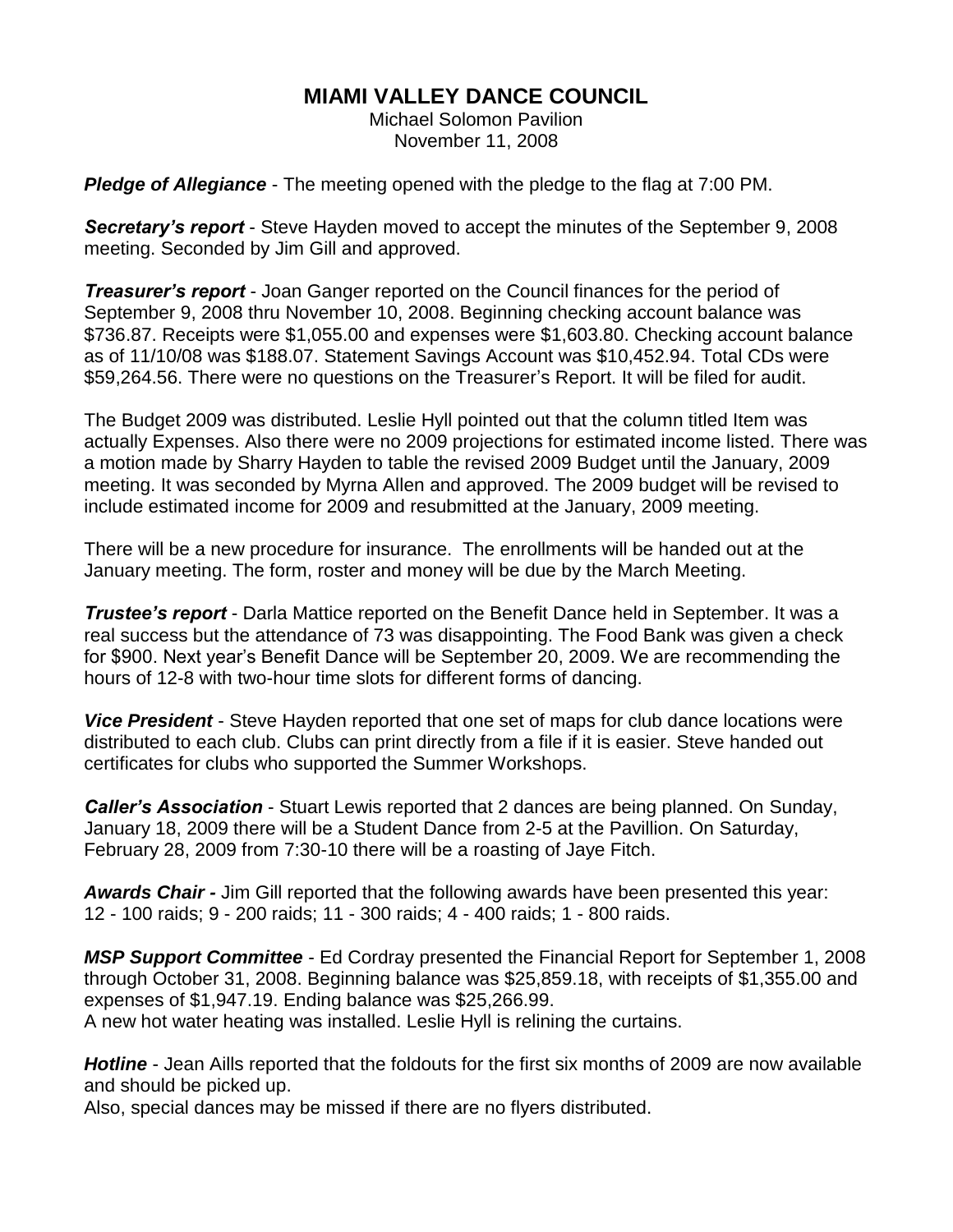**State Corp** - Sharry Haydon reported on the meeting that was held November 2, 2009. The National Showcase of Ideas would like information on Education to be sent to the National Square Dance Convention from each Council.

The 2009 Convention will add clogging and a Youth Hall. There will also be a Round Dance Workshop 9:30-4:00 Friday. The 2009 Convention Committee is willing to come to big dances that are being held so that they can promote the Convention.

The theme for 2010 convention in Cleveland will be "2010 Remember When". Cleveland would like all Councils to help with decorations by sending items that they may still have from previous conventions. The first convention was 1959, they are looking for someone who danced at that convention.

*Historian* - Sharry Hayden gave the 76 Dance Club information for the quilt patch so they can be added to the quilt.

### *Newsletter* - No report

*2011 State Convention* - Steve Hayden reported that the theme will be Southwestern and the slogan is "Festive Fun in Two Thousand One One". Two chairmen are still needed - Sewing Room and Fashion Show. They are looking into a tour on Friday. Any Council Reps or members can come to the meetings.

*Attendance* - All Clubs were represented.

## *President's Report* -

Linda Hasting stated that the Banner Raid rules need to be updated. Jim Gill volunteered to serve on this committee. All Banner Chairs should be on this committee.

Linda has mailed letters to all of the Club Presidents and Council Reps concerning responsibilities/duties and the status of the newsletter. Any club not receiving this letter should let Linda know.

A committee was formed to review the Constitution and By-laws. They have reported their findings to the Executive Board and will be submitting proposed changes at the January meeting.

The Nominating Committee, chaired by Dale and Jessica Blackburn, has a full slate of officers for the election. Thanks to Dale and Jessica for the great job they did.

Honor Couple/Person nominations are due at this meeting. Announcement of the Honor Couple for 2009 will be made at the January Council meeting.

The council has received official word that the Dayton Contra Club has disbanded. Inquiries have been received from other dance clubs in the area about joining the Miami Valley Dance Council.

**Unfinished Business** - Rita Erdmann from Swinging 8's asked that consideration be taken of regularly scheduled dances when Special Dances are scheduled.

## *New Business* - None

## *Club News*

Tuesdays Plus, Gem City, Hi-Point See Saws, and Kittyhawk Squares announced their upcoming dances.